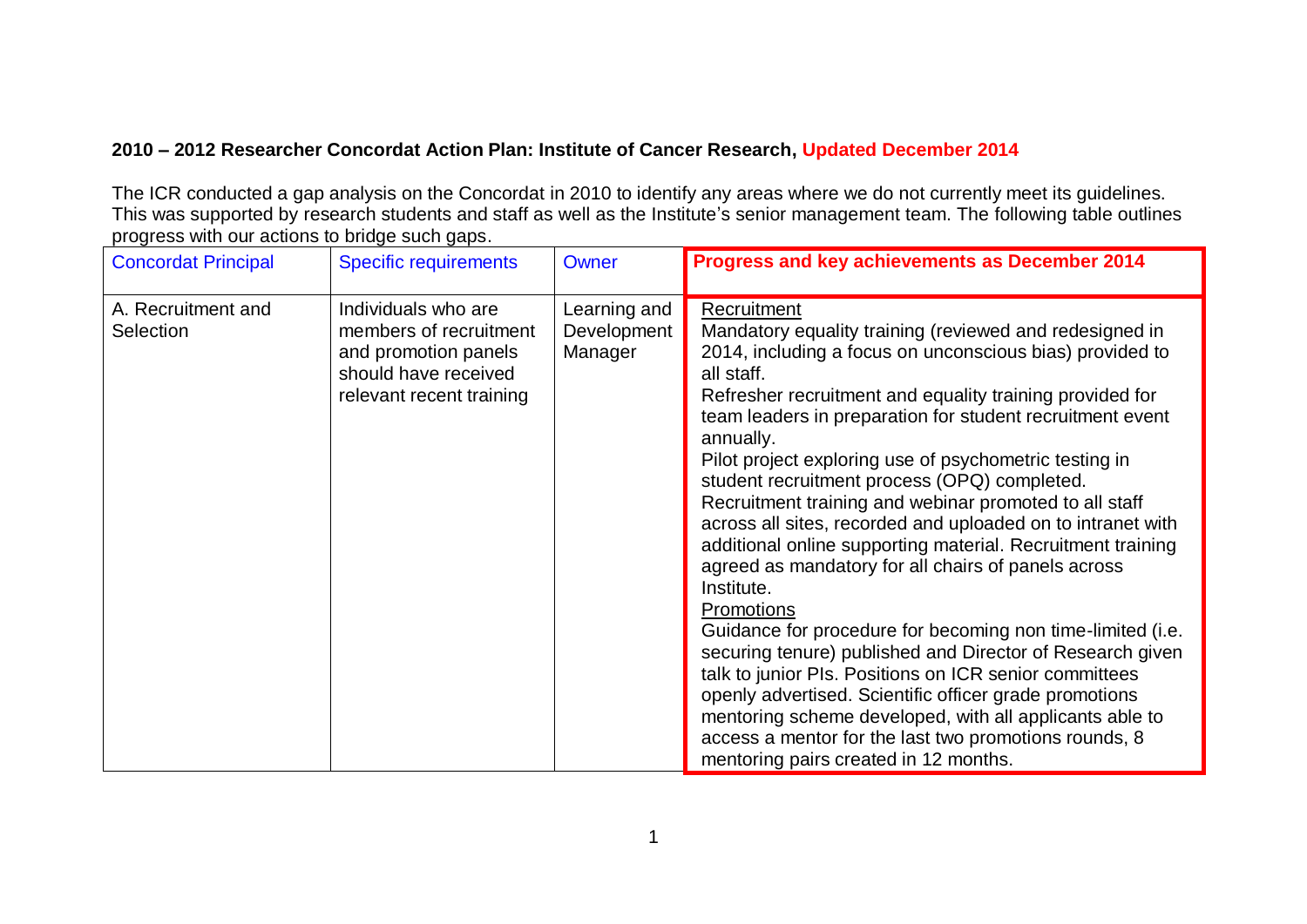|                             |                                                                                                                               |                                        | Corporate services promotions procedure revised, now<br>using an evaluations panel (including both scientific and<br>non-scientific members). Question regarding fairness of<br>promotions included in new staff survey in order to track<br>ongoing attitudes.                                                                                                                                                                                                                                                                                                                                                                                                                                   |
|-----------------------------|-------------------------------------------------------------------------------------------------------------------------------|----------------------------------------|---------------------------------------------------------------------------------------------------------------------------------------------------------------------------------------------------------------------------------------------------------------------------------------------------------------------------------------------------------------------------------------------------------------------------------------------------------------------------------------------------------------------------------------------------------------------------------------------------------------------------------------------------------------------------------------------------|
| B. Recognition and<br>Value | It is helpful if clear career<br>frameworks for early<br>stage researchers are<br>outlined in organisational<br>HR strategies | <b>HR Director</b>                     | New HR strategy produced and covers early career<br>researcher support e.g. pay, promotion and career<br>progression, including a new Pathways to Independence<br>project to support progression to team leader roles.<br>Project to track next destination data of researchers after<br>leaving ICR, utilising LinkedIN online platform to enable<br>networking between current and former postdocs (see<br>2014-2018 strategy).                                                                                                                                                                                                                                                                 |
| C. Career Development       | All employers will wish to<br>review how their staff<br>can access professional<br>independent advice on<br>career management | Learning and<br>Development<br>Manager | Comprehensive career programme embedded in to training<br>programme. Learning & Development team with<br>postdoctoral experience, coordinating researcher<br>development programme.<br>Increased careers support provided for students (now open<br>to research staff) including lunchtime 'career cafes' talks on<br>career paths from external speakers. Internal career support<br>increased by additional training in career counselling and<br>psychometrics. Careers conferences organised for Post<br>Docs, Students and Scientific Officers and Naturejobs Expo<br>advertised widely for all students/staff. Careers support<br>explicitly outlined in the redesigned Training Catalogue. |
|                             | Articulating the skills that                                                                                                  | Deputy                                 | Researcher Development Framework incorporated in                                                                                                                                                                                                                                                                                                                                                                                                                                                                                                                                                                                                                                                  |